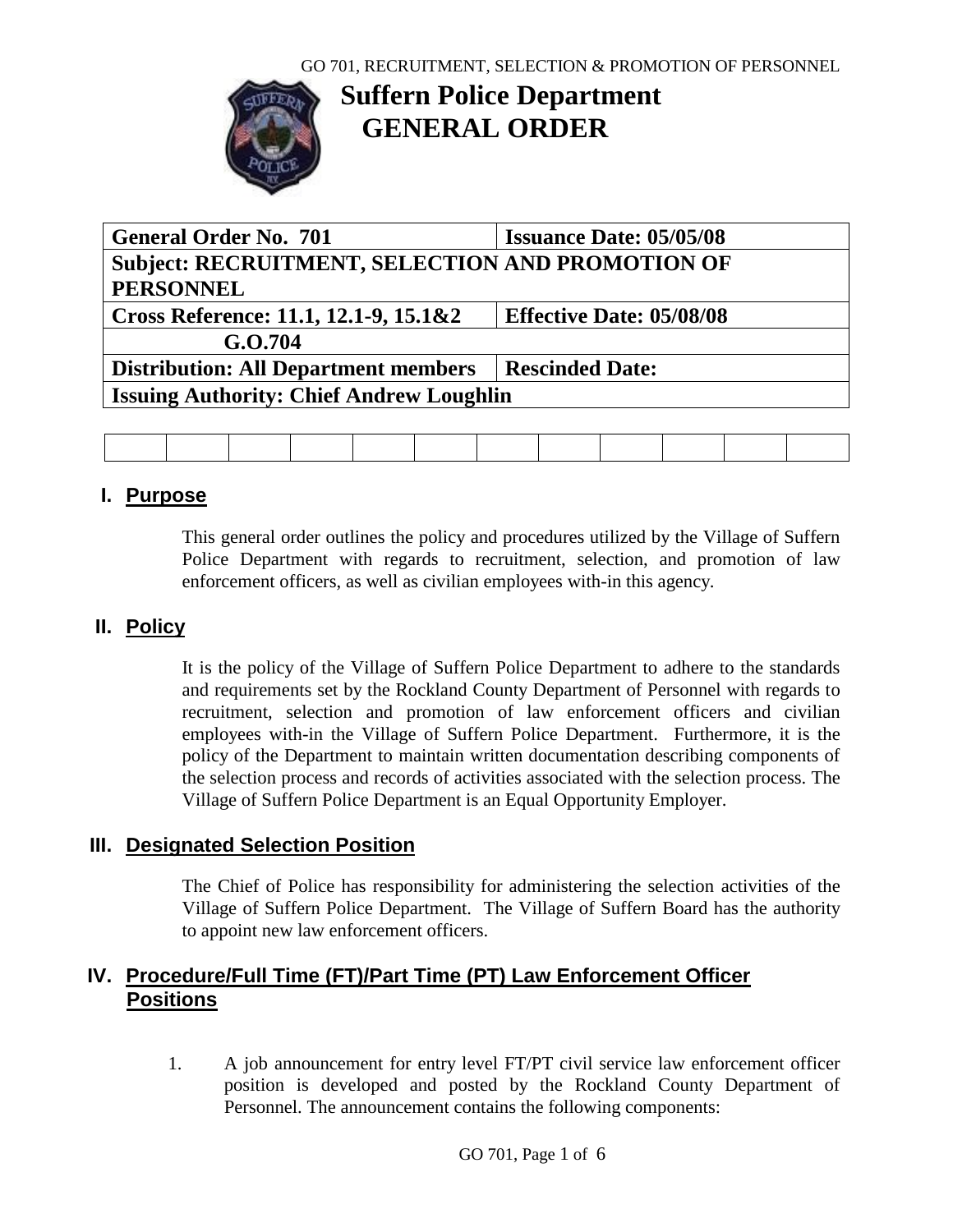- a. A description of the duties associated with the position to be filled;
- b. Requirements that must be met in order to qualify for the position;
- c. Information that prospective candidates need to know about the application process; and
- d. Notice that the Village of Suffern Police Department is an Equal Opportunity Employer.
- 2. In addition to the Rockland County Department of Personnel Announcement, this agency may engage in recruitment drives, complying with the afore-stated job announcement criteria.
	- a. Various media strategies may be used to "advertise" the position.
- 3. All applications for FT/PT law enforcement positions are processed by the Rockland County Department of Personnel.
	- a. The Department does not accept applications for (FT) law enforcement officer positions. All applicants will be referred to the Rockland County Department of Personnel.
- 4. Candidates accepted by the Rockland County Department of Personnel for testing are required to pass a written test as part of the selection process. Verbal testing may also be required for specific language qualified positions, i.e. - Spanish speaking officer.
	- a. The Village of Suffern Police Department does not administer civil service examinations. All testing is done through the Rockland County Department of Personnel.
	- b. All verbal and written tests used in the selection process are administered, scored, evaluated and interpreted in a uniform nondiscriminatory manner by the Rockland County Department of Personnel.
	- c. Entry level testing is normally done every four years by the Rockland County Department of Personnel.
- 5. The age span for candidates accepted for entry-level law enforcement officer positions conforms to Civil Service Law Section 58, and/or current applicable law.
- 6. Candidates accepted for entry level law enforcement officer positions must meet or exceed the "Medical and Physical Fitness Standards and Procedures for Police Officer Candidates". The Municipal Police Training Council and/or current applicable law establish these standards.
	- a. A copy of these standards is available at Rockland County Department of Personnel.
	- b. These standards are applicable to both FT/PT positions.
- 7. A licensed physician uses valid, useful and non-discriminatory procedures to examine each candidate prior to the candidate's appointment.
	- a. This standard is applicable to both FT/PT positions.
	- b. Physical exams are administered through the Rockland County Department of Personnel.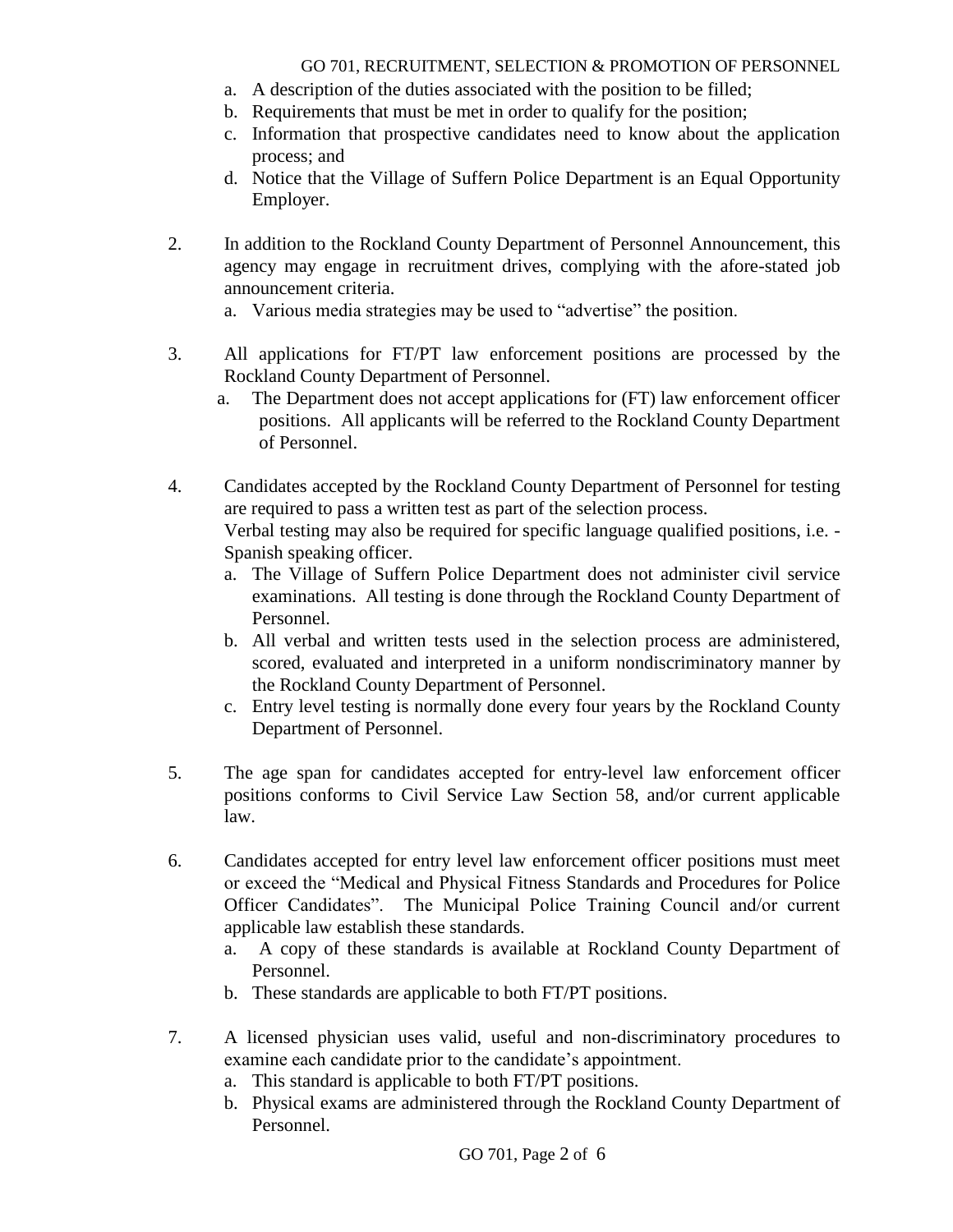- 8. An emotional stability and psychological fitness screening is conducted for all entry-level law enforcement officer candidates. A qualified professional conducts such screening.
	- a. This standard is applicable to both FT/PT positions.
	- b. These exams are administered through the Rockland County Department of Personnel.
- 9. The Chief of Police will notify the Village of Suffern Board when F/T/P/T law enforcement officer vacancies need to be filled.
	- a. The Chief will be provided with an active civil service list from the Rockland County Department of Personnel.
	- b. A candidate's name must be on the active civil service list to be considered for a full time or part time law enforcement officer position with the Village of Suffern Police Department. The only exception is in the case of a Resignation, Reinstatement candidate.
	- c. Applicable Civil Service rules will be followed in the canvassing of potential candidates.
- 10. Candidates chosen after the canvassing will be notified to personally appear for a pre-employment interview.
	- a. The Chief of Police or his designee will;
		- i. Give a brief orientation about the Department;
		- ii. Conduct a pre-employment interview;
		- iii. Provide those candidates who satisfy the pre-employment interview with an applicant package containing various documents including an extensive background questionnaire;
		- iv. Direct candidates to return the application package within 20 business days to the Chief of Police or his designee; and
		- v. Will have authority to grant extensions for the return of the application package beyond the 20 for extenuating circumstances.
- 11. A background investigation of each candidate who submits an application package will be conducted.
	- a. The Chief of Police or his designee will provide an informational package containing written instructions and a checklist of tasks that must be accomplished by the background investigator to the assigned investigator.
	- b. The assigned investigator will post a list of potential candidates for current members to observe. Members of the department will be encouraged to provide positive or negative comments to the investigator about potential candidates.
	- c. Candidates having prior employment with a law enforcement agency will be required to obtain a letter of recommendation from their previous law enforcement employer(s), to attest to their fitness for employment with this Department, as part of the background investigation.
	- d. Upon completion of the investigation the assigned investigator will forward a report to the Chief of Police with his/her findings.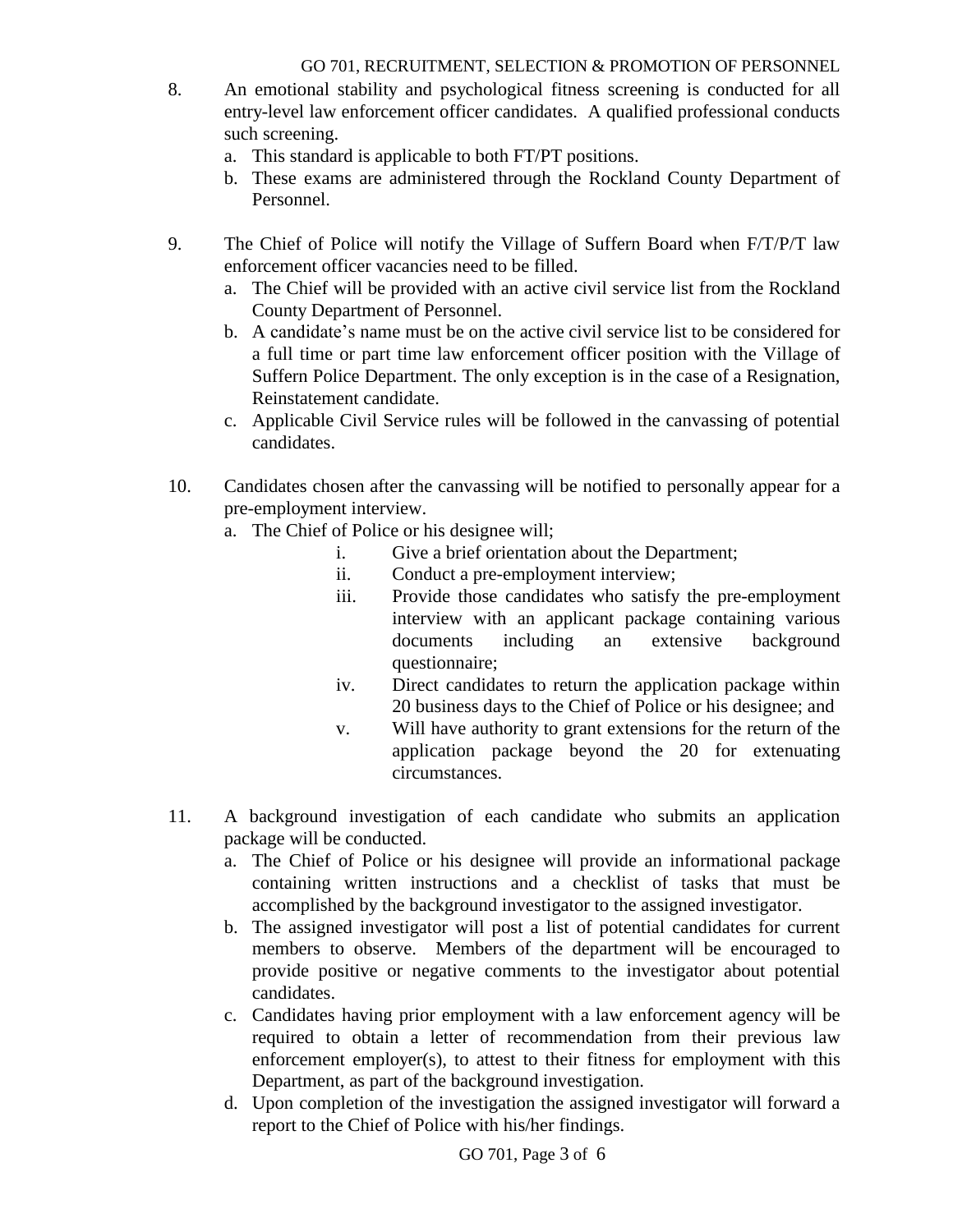- 12. A formal interview will then be conducted with those candidates whose background is acceptable to the department.
	- a. An interview committee will be established to include the Chief of Police and any other member(s) he designates to participate.
	- b. Such interviews shall employ a uniform set of questions/tasks, and each member of the interview committee will have the opportunity to question the candidate. The results will be recorded on standardized forms.
	- c. Candidates will have an opportunity to present their own views, and some of these responses may lead to further questioning.
	- d. Clarification of background information will be done at this interview as well.
- 13. After consultation with the interview committee, the Chief of Police and the interview committee will make a recommendation on their choice.
- 14. The Chief of Police will then make the final recommendations to hire to the Suffern Village Board.
- 15. Candidates nominated to the Suffern Village Board may be rejected or accepted by them.
- 16. The Village of Suffern Police Department will conditionally hire officers accepted.
	- a. It is recognized that at times officers may be hired who may have not yet taken some portion of the required testing mandated by Civil Service rules. It must be emphasized to those officers hired conditionally of the mandatory requirements they still need to meet.

### **V. Civilian Employees/Dispatchers**

- 1. Civilian employees and police dispatchers will be recruited and hired in accordance with current, applicable civil service laws and procedures.
- 2. Civilian employees and police dispatchers will undergo the same interview process and background investigation procedures as sworn law enforcement personnel.

## **VI. Oath of Office**

- 1. All law enforcement officers take an oath of office to enforce the law and uphold the Constitution of the United States, the Constitution of the State of New York and any other applicable requirements.
- 2. An oath of office is administrated to all officers promoted within the Department to a position of rank/detective.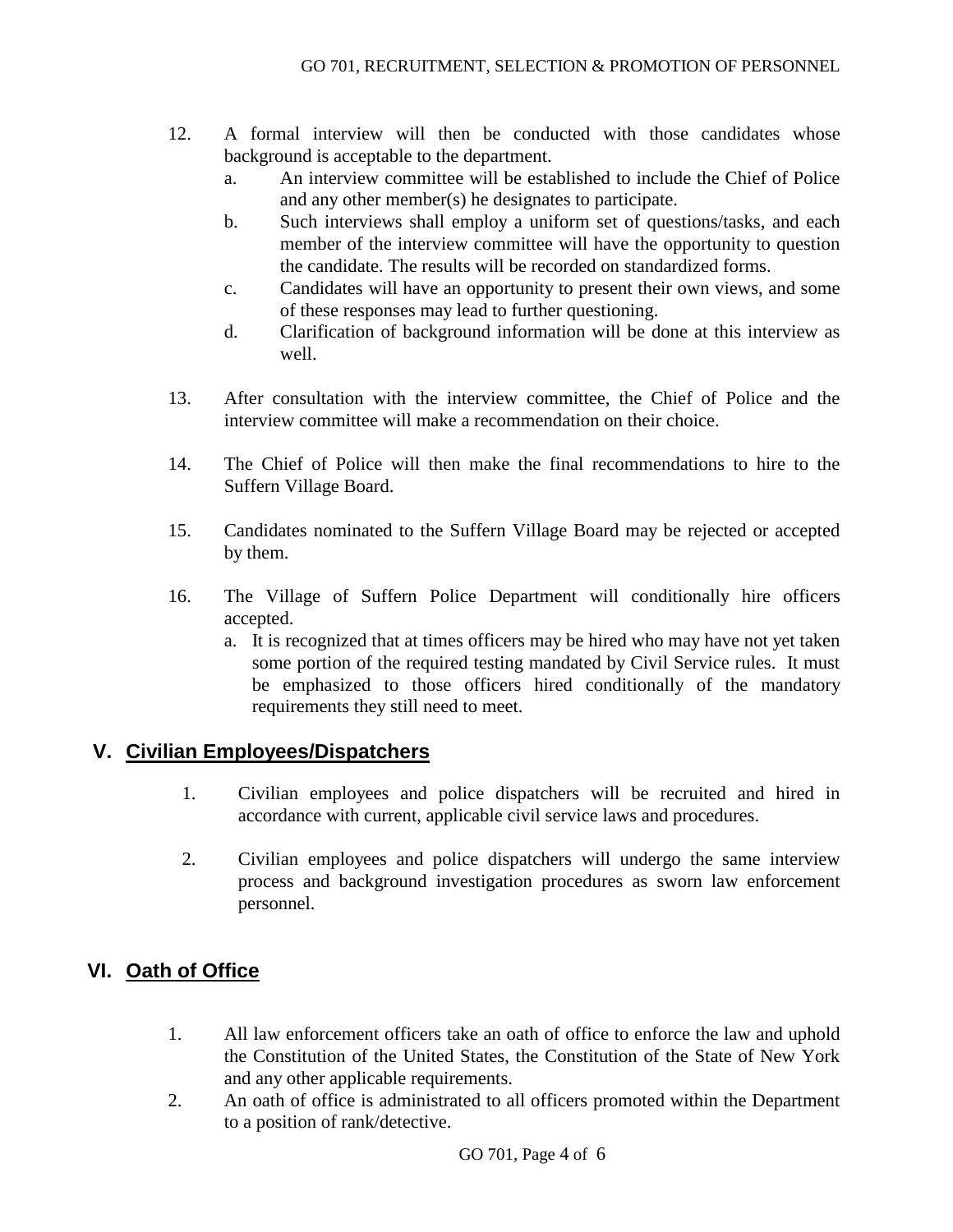- 3. The Village Clerk of the Village of Suffern administers the Oath of Office.
- 4. Officers taking the Oath of Office will be told to "Raise your right hand and repeat after me"

"I*\_\_\_\_(name)\_\_\_\_\_\_\_do solemnly swear that I will support the Constitution of the United States and the Constitution of the State of New York and that I will faithfully discharge the duties of\_\_\_\_(position)\_\_\_\_\_\_\_\_\_\_ of the Village of Suffern Police Department according to the best of my ability."*

### **VII. Probation**

#### **Entry-level law enforcement officers are required to successfully complete a period of probation. Terms of probation are done in accordance with Rockland County Civil Service Rule #16.**

- 1. Officers on probation will be evaluated at least two times during the first year of appointment.
	- **a.** The Field Training coordinator and the Squad Supervisor to which the officer is assigned will responsible for at least one joint formal evaluation while the officer is assigned to Field Training.
	- **b.** The Squad Supervisor to which the officer is assigned to after Field Training will be responsible for at least one formal evaluation within the first year of appointment.

### **VIII. Promotions**

- 1. The Village of Suffern Police Department follows Civil Service Guidelines for promotion to rank in the department.
	- a. These guidelines are set forth by the Rockland County Department of Personnel.
- 2. All first-line supervisors must successfully complete a police supervision course within one year of their appointment, or as soon as practicable if a course has not been scheduled within the year.
- **3.** Non-Civil Service Promotions are done at the discretion of the Chief of Police.

### **IX. Records Maintained**

1. The Chief of Police will maintain records of those candidates who have filed applications with the Department.